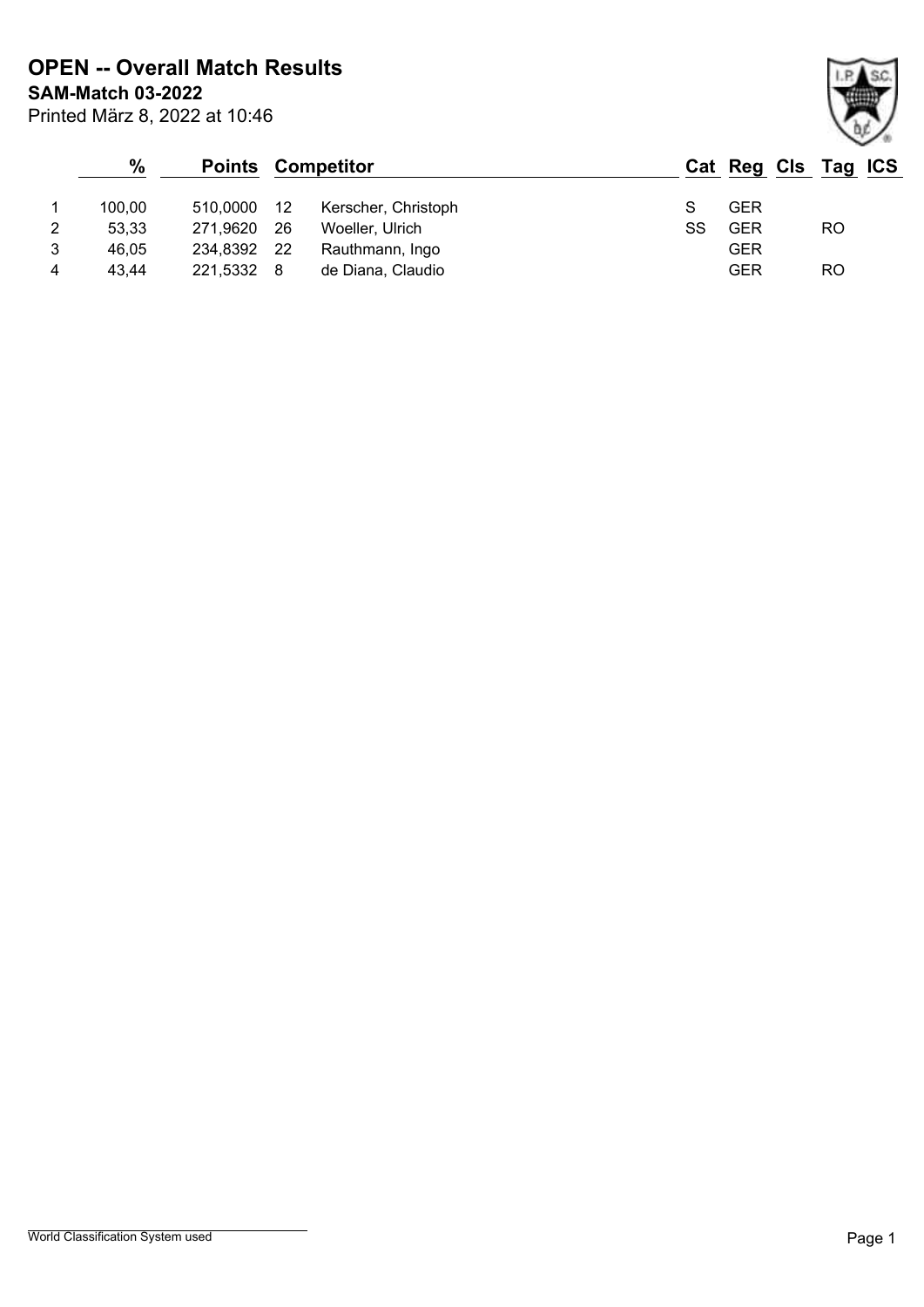**PRODUCTION -- Overall Match Results**

**SAM-Match 03-2022**

Printed März 8, 2022 at 10:46

|    | %      | <b>Points</b> |    | <b>Competitor</b>      |    | Cat Reg Cls Tag ICS |           |  |
|----|--------|---------------|----|------------------------|----|---------------------|-----------|--|
| 1. | 100,00 | 510,0000      | 28 | Simon, Kai             |    | <b>GER</b>          |           |  |
| 2  | 63,86  | 325,6841      | 29 | Keupp, Sebastian       |    | <b>GER</b>          |           |  |
| 3  | 56,79  | 289,6184      | 18 | Majhenic, Martin       |    | <b>GER</b>          | <b>RO</b> |  |
| 4  | 56,70  | 289,1926      | 2  | Deger, Florian         |    | <b>GER</b>          | <b>RO</b> |  |
| 5  | 56,37  | 287,4937      | 21 | Prakesch, Maximilian   |    | <b>GER</b>          |           |  |
| 6  | 55,29  | 281,9991      | 16 | Lueb, Marcel           |    | <b>GER</b>          | <b>RO</b> |  |
| 7  | 52,50  | 267,7330      | 4  | Dietrich, Armin        | SS | <b>GER</b>          | <b>RO</b> |  |
| 8  | 48,85  | 249,1490      | 7  | Bruckschlögl, Wolfgang |    | <b>GER</b>          |           |  |
| 9  | 48,63  | 247,9988      | 9  | Haiser, Uwe            |    | <b>GER</b>          |           |  |
| 10 | 45,58  | 232,4693      | 17 | Fella, Marcus          |    | <b>GER</b>          |           |  |
| 11 | 41,19  | 210,0498      | 13 | Gaertner, Wolfgang     | S  | <b>GER</b>          |           |  |
| 12 | 37,24  | 189,9010      | 3  | König, Vera            | L  | <b>GER</b>          | <b>RO</b> |  |
| 13 | 30,67  | 156,4208      | 11 | Butscher, Werner       |    | <b>GER</b>          |           |  |
| 14 | 30,27  | 154,3718      | 25 | Sturman, Boris         |    | <b>GER</b>          |           |  |
| 15 | 11,11  | 56,6745       | 30 | Körner, Matthias       |    | <b>By</b>           |           |  |
|    |        |               |    |                        |    |                     |           |  |

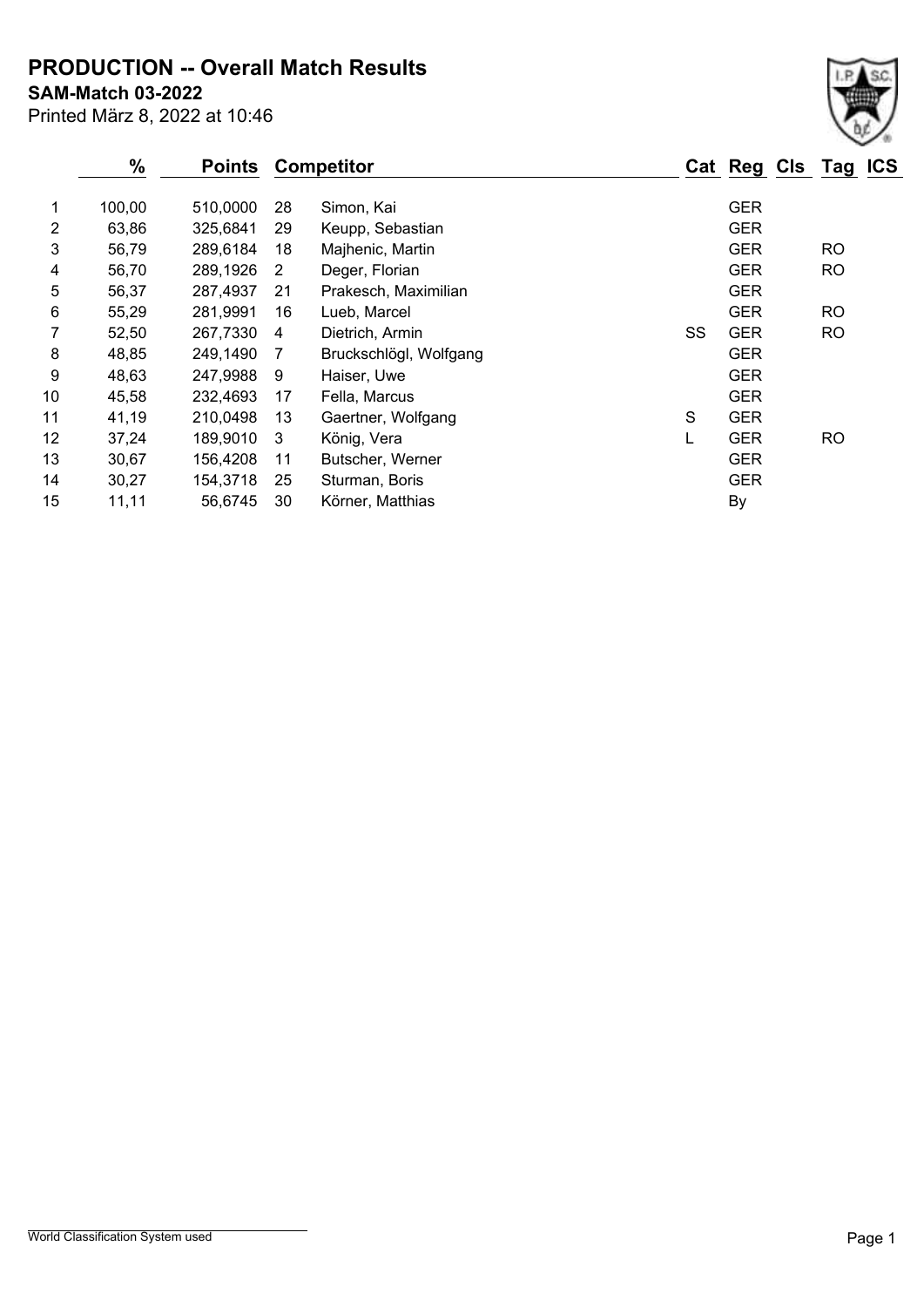**PRODUCTION OPTICS -- Overall Match Results**

**SAM-Match 03-2022**

| Printed März 8, 2022 at 10:46 |
|-------------------------------|
|                               |

## **% Points Competitor Cat Reg Cls Tag ICS** 1 100,00 475,9371 6 Dirscherl, Reinhard S GER RO 2 99,84 475,1824 19 Lippert, Ralf H. S GER RO 3 85,61 407,4655 27 Wohn, Hansjörg S GER RO 4 81,68 388,7575 24 Reiner, Rolf S GER 5 73,74 350,9455 23 Reinhardt, Ralf GER 6 72,74 346,1794 5 Schlatt, Herbert S GER RO 7 66,71 317,4891 15 Hendel, Erwin S GER RO

8 27,88 132,6993 14 Hendel, Heidi L GER

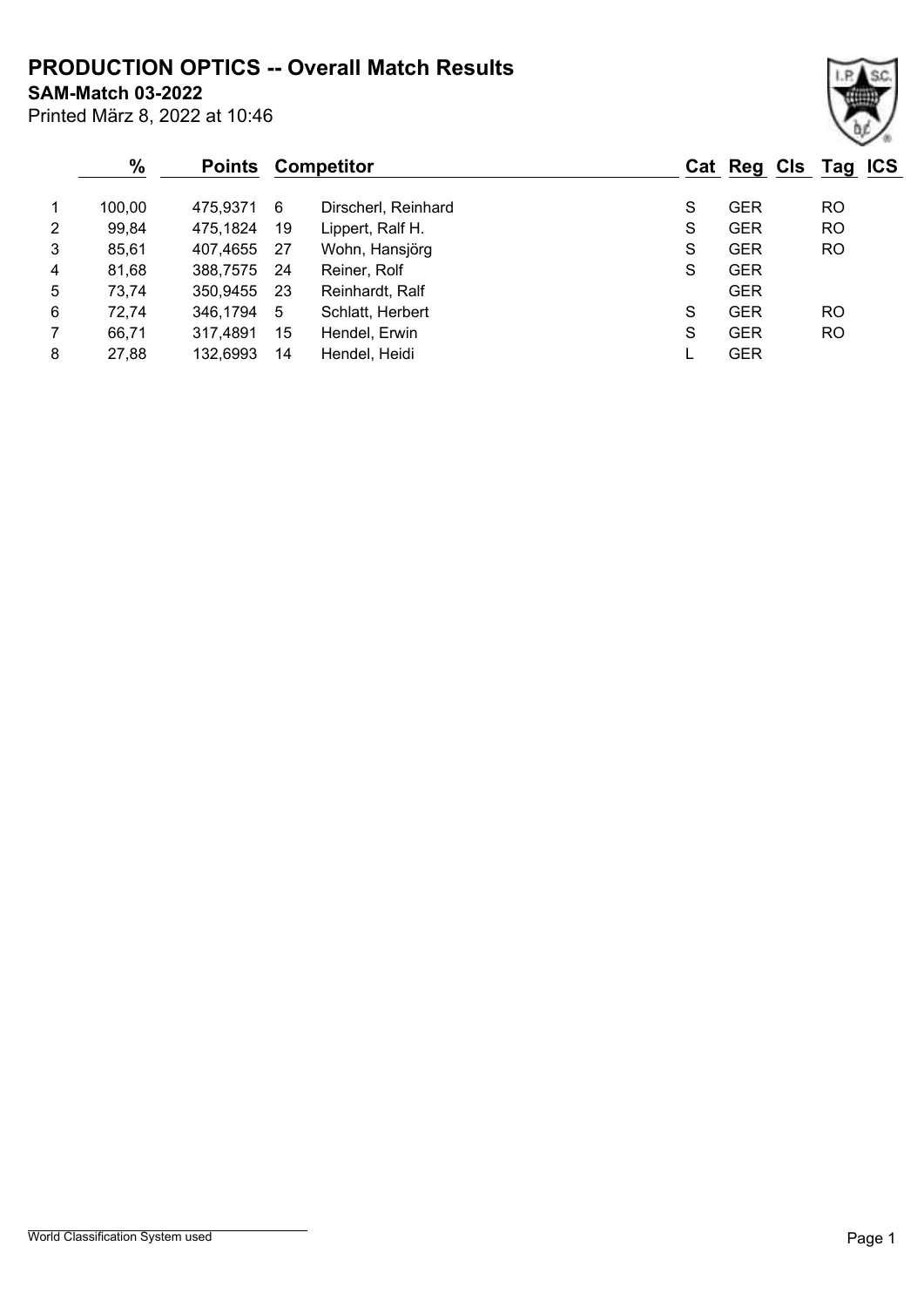**SAM-Match 03-2022 REVOLVER -- Overall Match Results**

Printed März 8, 2022 at 10:46

| %      | <b>Points Competitor</b>     | Cat Reg Cls Tag ICS |
|--------|------------------------------|---------------------|
| 100.00 | 510,0000 10 Kopold, Johannes | GER                 |